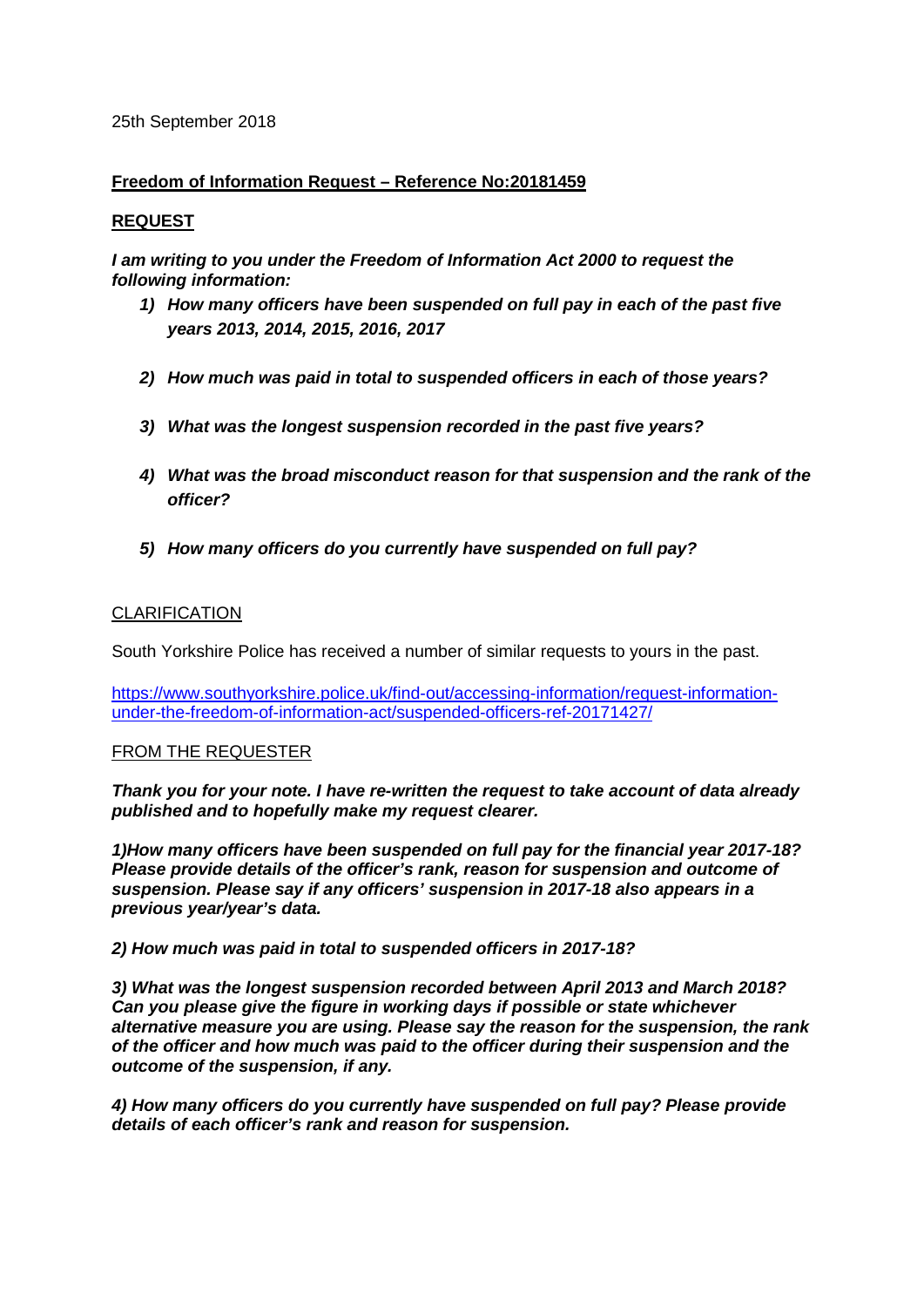# RESPONSE

I approached our Complaints & Discipline department for assistance with this request. Whilst we hold the information, I cannot provide it to you in full at this time.

Section 17 of the Freedom of Information Act 2000 requires South Yorkshire Police, when refusing to provide such information (because the information is exempt) to provide you the applicant with a notice which:

- a. states that fact,
- b. specifies the exemption in question and
- c. states (if that would not otherwise be apparent) why the exemption applies).

The following exemptions will be engaged:

#### **Section 31(2) (b) - Law Enforcement Section 40(2) – Personal Information**

# **Section 40(2) - Personal Information**

This is an absolute exemption and therefore a Public Interest Test is not relevant. However, for clarity, I will explain my rationale for engaging this exemption.

Section 40(2) provides that information is exempt if it is the personal data of someone other than the applicant and disclosure would breach any of the data protection principles. The term 'personal data' means data that relates to a living individual who can be identified. Information disclosed under the Freedom of Information Act is disclosed into the public domain, effectively to the world, not just to one individual. Although not explicitly naming individuals, the cumulative effect of publishing suspension details, rank, reason and outcome may lead to the identification of those involved. This would be breaching the right to privacy afforded to persons under the Data Protection Act 1998.

# **Section 31(2) (b) - Law Enforcement**

# **HARM**

It would be harmful to release information into the public domain, of ongoing cases relating to alleged misconduct of employees. The release of further details due to the relatively recent date parameters may be likely to compromise such investigations and ultimately the right for a fair and transparent hearing.

# **PUBLIC INTEREST TEST**

# **Section 31 – Favouring non- Disclosure**

• The public would have a better understanding of the circumstances surrounding police complaints/misconduct/suspensions.

#### **Section 31 – Favouring disclosure**

• If allegations are still being investigated, the disclosure of such information into the public domain may mean the investigation is prejudiced.